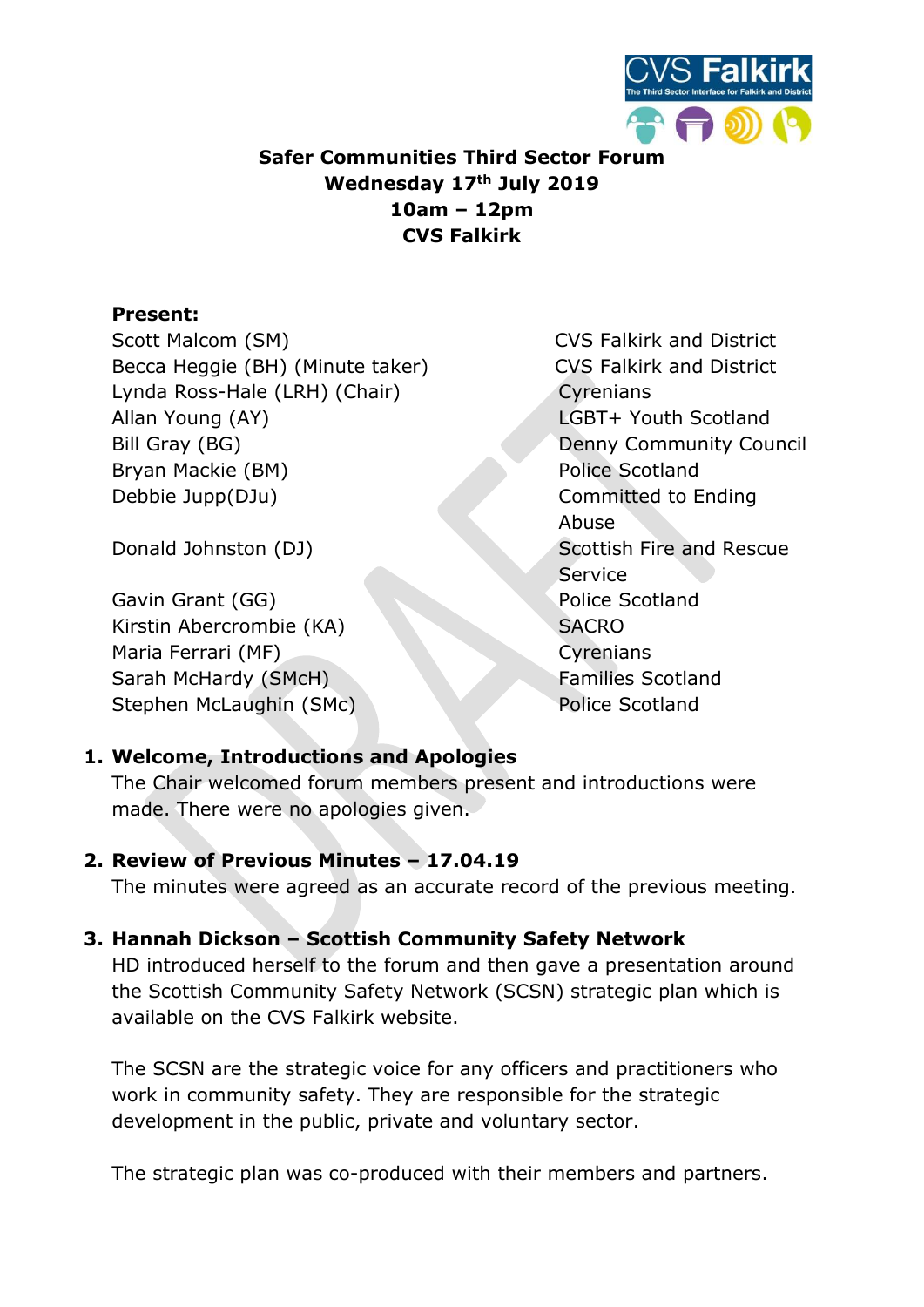

The outcomes of the strategic plan are to improve leadership across the community safety sector, ensuring it's valued and integrated across relevant policy areas.

# 4. Third Sector Partner Updates

## 4.1 Denny Community Council

BG informed forum members that there is currently no strategic connection between the community council and the safer communities' forum. BG noted the community council didn't feel it was beneficial to them as they would prefer to focus more on their operational needs rather than strategic. BG also noted there is room for development in Denny West and feels more involvement is needed at the community council meetings.

## 4.2 Scottish Fire and Rescue Service

DJ informed forum members Fire and Rescue Service along with Police Scotland will visit the residents of Camelon at their homes on Wednesday 18<sup>th</sup> July to discuss any local concerns, address any issues in the area and give safety advice as part of a new Community Safety project, Street a Week initiative.

DJ informed forum members in February 2019 the legislation to smoke detection in the home changed. The regulations will come into force in February 2021 meaning all domestic properties in Scotland, regardless of tenure, should have the same levels of detection to increase fire safety.

The standard requirements are:

- One smoke alarm installed in the room most frequently used for general daytime living.
- One smoke alarm in every circulation space on each storey, such as hallways and landings.
- One heat alarm installed in every kitchen.
- All alarms should be ceiling mounted and interlinked.
- Carbon monoxide detector to be fitted where there is a carbonfuelled appliance.

For further information please view the Tolerable Standard Guidance Chapters 16 and 17.

#### 4.3 Police Scotland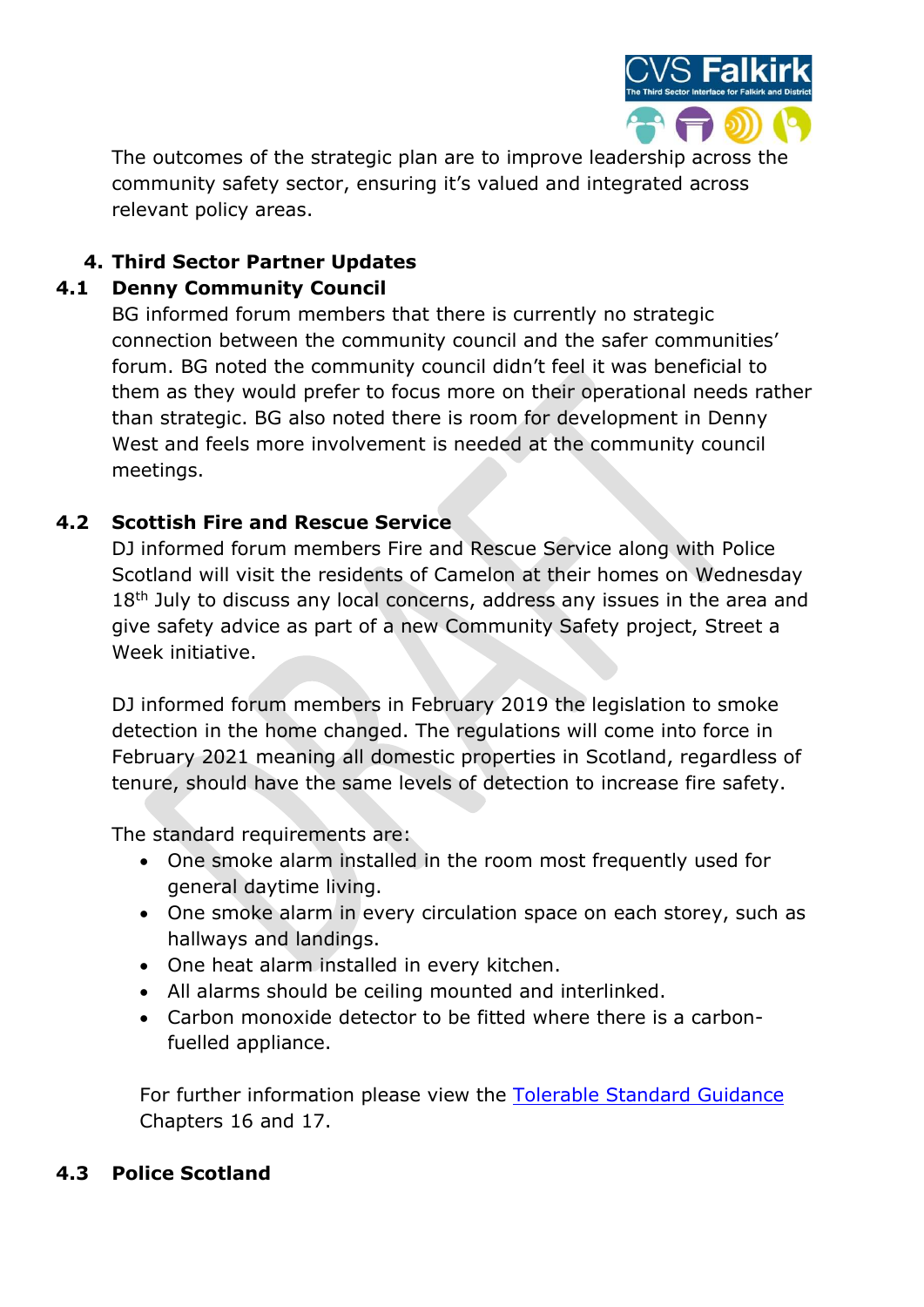

SMc informed forum members' community police in Larbert and Grangemouth are currently tackling ongoing issues of anti-social behaviour in public places specifically play parks.

GG informed forum members present drug related deaths are a main focus of his work and is currently an ongoing issue in Falkirk.

BM informed forum members he works in crime prevention and his main focus right now is financial harm against elderly and vulnerable people, this could be phone fraud, computer fraud or door step crime. BM noted he would like to give a presentation at the next Safer Communities forum in relation to Banking Protocols.

Action – BM to link in with SM regarding presenting at next Safer Communities forum.

BM informed forum members he is currently doing ongoing work with Neighbourhood watch Scotland within three local authority areas. Alerts have been set up to check crime in the area. If there are any reports of an elderly or vulnerable person being a victim of fraud then an automatic alert is sent to Rural Watch who will then inform Neighbourhood Watch Scotland who will notify home care providers.

Action – SM to find out more information about the true call device.

#### 4.4 SACRO

KA started in post recently as Service Manager with SACRO. KA will oversee the Youth Justice services in Falkirk, as well as work alongside Falkirk Community Justice and social work to deliver domestic abuse services in Falkirk. KA informed forum members SACRO will be moving premises at the beginning of August to Grangemouth Enterprise Centre, Falkirk Road, Grangemouth, FK3 8XS.

#### 4.5 Families Outside

SMcH informed forum members there has been a temporary suspension of through care workers in the Scottish Prison Service. The Through care workers role is to support people by working with those serving short term sentences to prepare for and make the transition from custody into the community. SMcH noted the temporary suspension of through care workers is a concern for families and communities.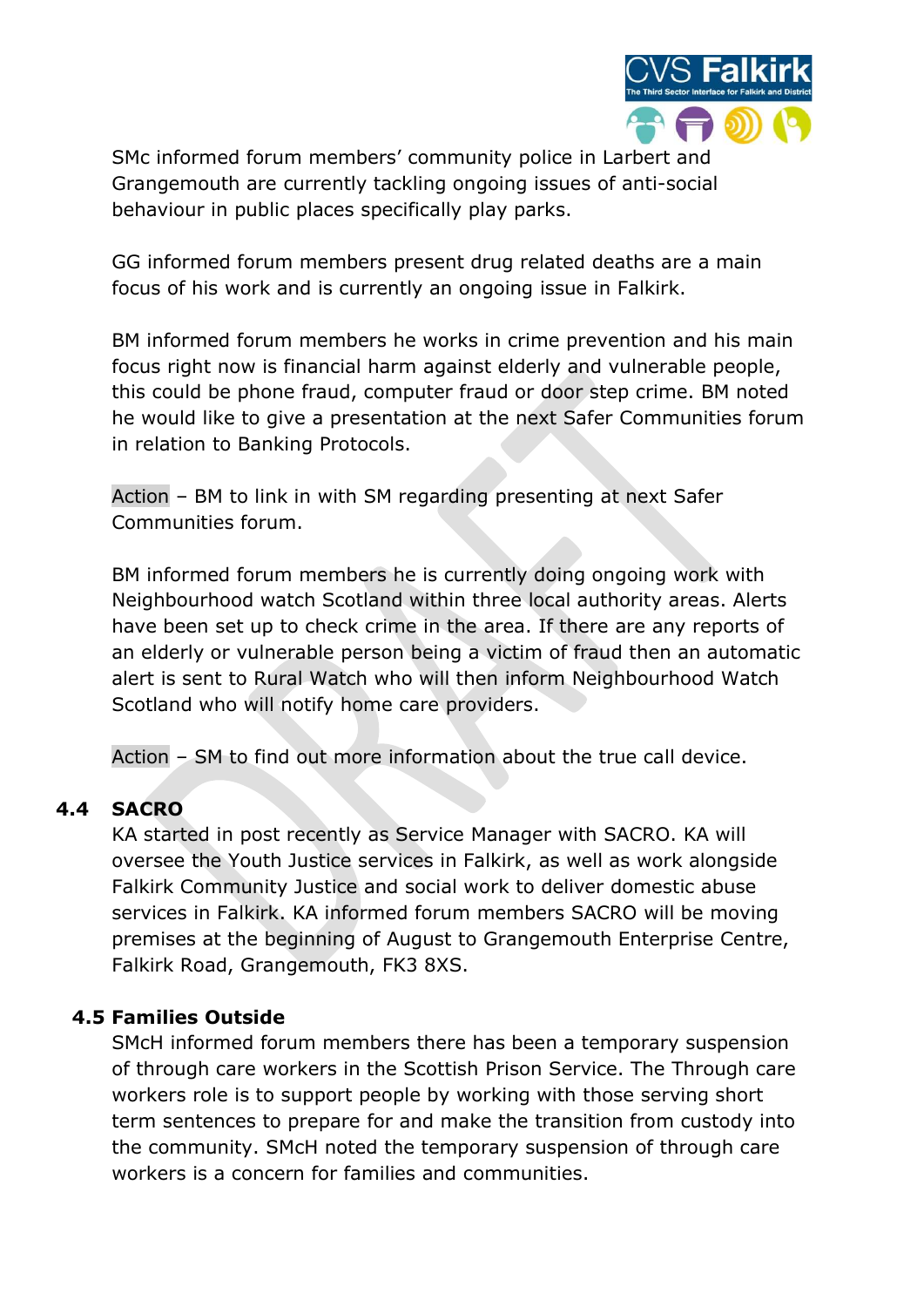

SMcH informed forum members Families Outside are currently looking for volunteer befriender's in the Falkirk area. The role of the Volunteer Befriender is to provide a supportive, confidential service for family members who are affected by imprisonment. To find out more information please visit the Families First website.

Action – SMcH to contact SM regarding putting volunteer opportunity in ebulletin.

SMcH informed forum members Families' Outside have been looking at the impact Vigilante "Pedophile Hunters" have been having on perpetrators families in the Falkirk area. They are going to raise this issue at the next Cross Party group, if you have any input or suggestions please email Sarah McHardy: sarah.mchardy@familiesoutside.org.uk

#### 4.6 LGBT+ Youth Scotland

LGBT+ Youth Scotland aim to build a safer Scotland for their users. AY informed forum members he was recently feeding information back from young people into a third party reporting centre working group, the purpose of this was to give young people a better understanding of third party reporting.

#### 4.7 Committed to Ending Abuse (CEA)

CEA formerly Women's Aid, is a service which provides support and advice to males and females who are victims of domestic abuse. CEA offer a range of services including support for children and young people who've been affected by abuse.

#### 4.8 Cyrenians

Cyrenians have moved into new premises Arnotdale House, Camelon, FK1 5SQ. LRH informed forum members they have recruited new staff and are hoping to be open by September.

Cyrenians have currently been focusing on raising public awareness about making communities safer and the work that goes on within Cyrenians. Cyrenains work with vulnerable members of the public through their Fairstart and employability programmes, also clients who are referred as part of their community payback orders.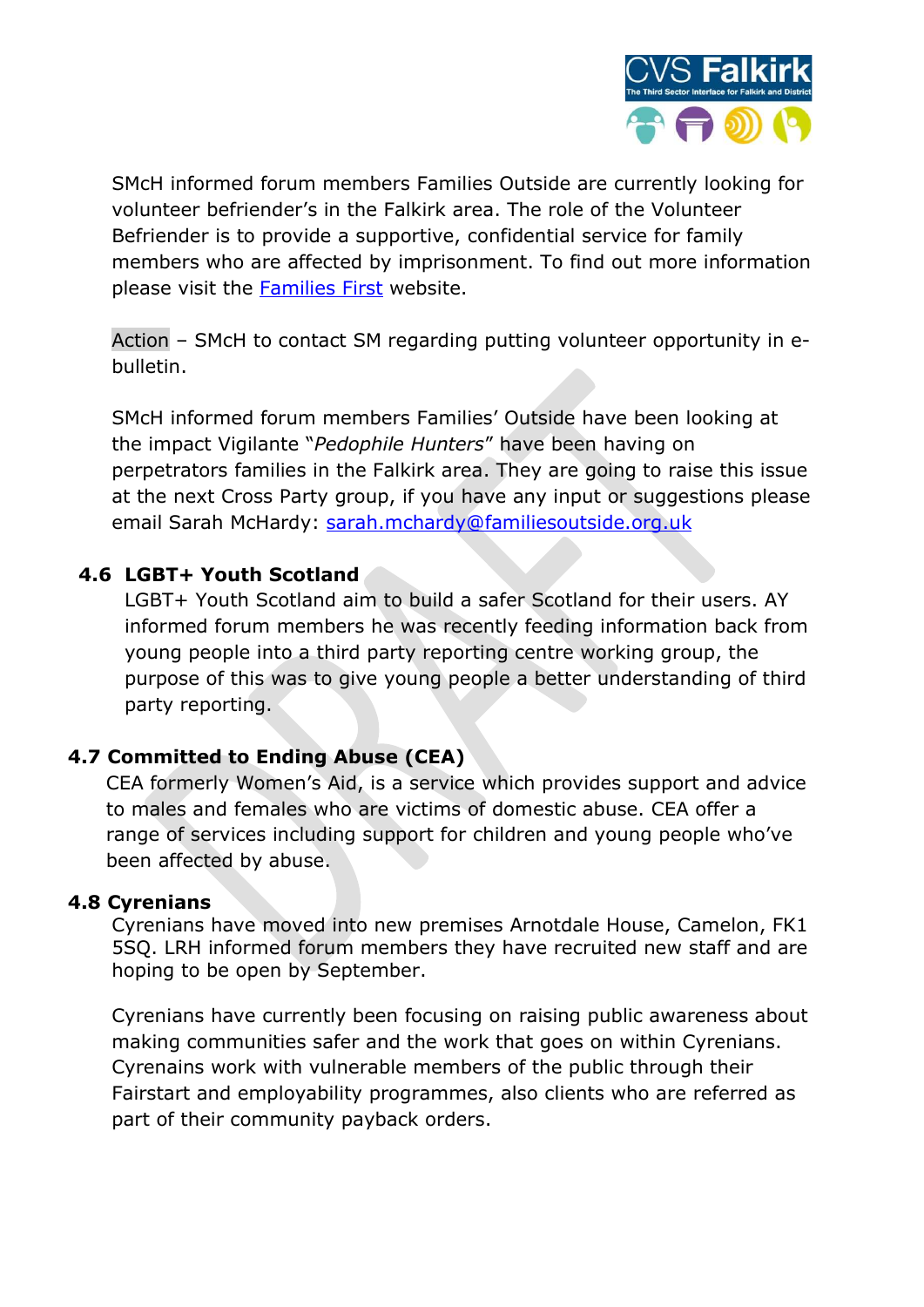

LRH continued to speak about The Walled Garden within Dollar Park which is maintained by people who have been sentenced to complete Community Payback Orders, offering them the chance to gain new skills and give something back to their community. On completing their Community Payback Order some people have continued as volunteers in the garden.

Cyrenians have launched a new project, Camelon Connect. MF informed forum members she will be working within the Camelon and Tamfourhill area. MF will be working with people who have had an experience of community justice to create a safer and more connected community. The aims of the project are integrating people back into the community through volunteering, employment and training.

MF noted she would like to establish a link or referral pathway with through care workers and the local prisons to provide support with convictions and the impact it'll have on people's lives.

Cyrenians are holding a free Summer Fete at Walled Garden in Dollar Park on Saturday 17th August 12pm-3.20pm. There will be live music, Martial arts, floral crafts, rock painting, a vintage bike display and much more.

LRH noted she was looking for someone who could help to water the Walled Garden and Floral Clock.

#### 4.9 Falkirk Council

LRH gave an update on behalf of Nicola Lockwood from the Community Justice Partnership as she was unable to attend.

The Community Justice Partnership has been working with partners to complete the Falkirk 2018/19 annual report. The Community Justice Partnership has been receiving input from organisations. LHR noted there are restrictions around their annual report as it's got to be part of the Community Justice Improvement Framework.

The partnership is undertaking a self-evaluation exercise and have sent out emails to relevant partners, LRH noted if you have received an email to take the opportunity to complete it.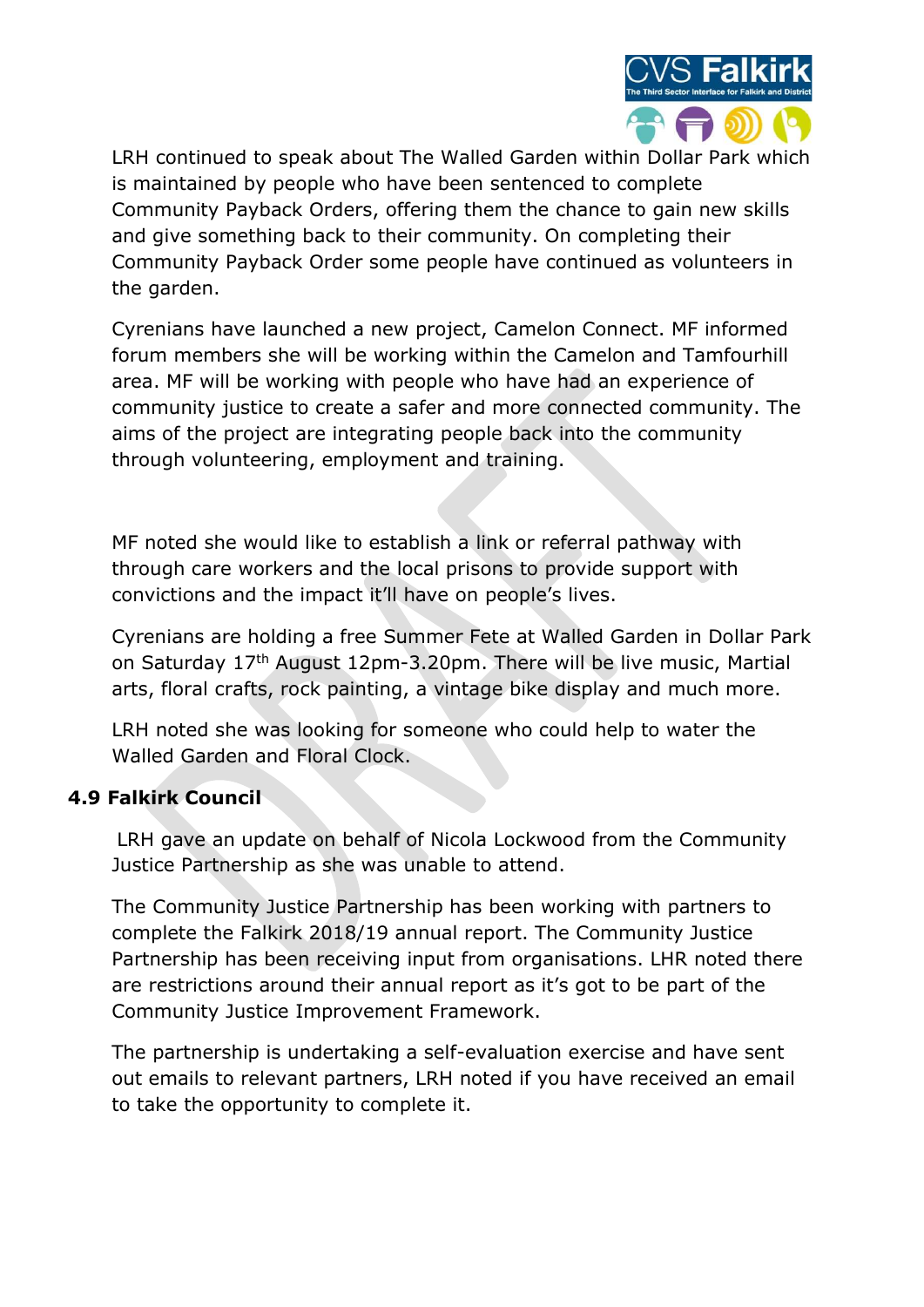

LRH and Claire Bernard from CVS Falkirk are the third sector

representatives on the Community Justice Partnership the next meeting is at the end of August.

# 5. Update from CVS Falkirk 5.1 Prevent E-Learning Module

This is a free e-learning module regarding awareness of extremism and is particularly relevant to organisations working with members of the public, particularly in service user homes.

It is a really simple module aimed at building people's awareness to the signs of extremism and how to report if signs are noticed.

Also, for those working with vulnerable groups it shows how vulnerable people are recruited and how to spot signs of this.

For statutory partners this online module is mandatory.

https://www.elearning.prevent.homeoffice.gov.uk/edu/screen1.html

## 5.2 Neighbourhood alerts

Neighbourhood alerts is a service which posts warnings of scams and doorstep crime locally and would be great for service providers to be aware of. Particularly those working with vulnerable groups.

Sign up for neighbourhood alerts here

https://www.neighbourhoodalert.co.uk/

## 5.3 Friends against Scams

Friends against scams is an online training resource designed to raise awareness of scams.

https://www.friendsagainstscams.org.uk/

## 6. AOCB

The forum discussed and agreed that the key message from this meeting was the importance of fire and smoke alarms in homes.

## 7. Date of the Next Meeting

The date of the next meeting will be held on Wednesday 23rd October, 10am – 12pm at CVS Falkirk and District offices, Unit 6, Callendar Business Park, Callendar Road, Falkirk, FK1 1XR

## www.cvsfalkirk.org.uk | 01324 692 000 | info@cvsfalkirk.org.uk | @CVSFalkirk

CVS Falkirk and District is a Company Limited by Guarantee in Scotland No. SC085838 | Scottish Charity No. SC000312 | Registered